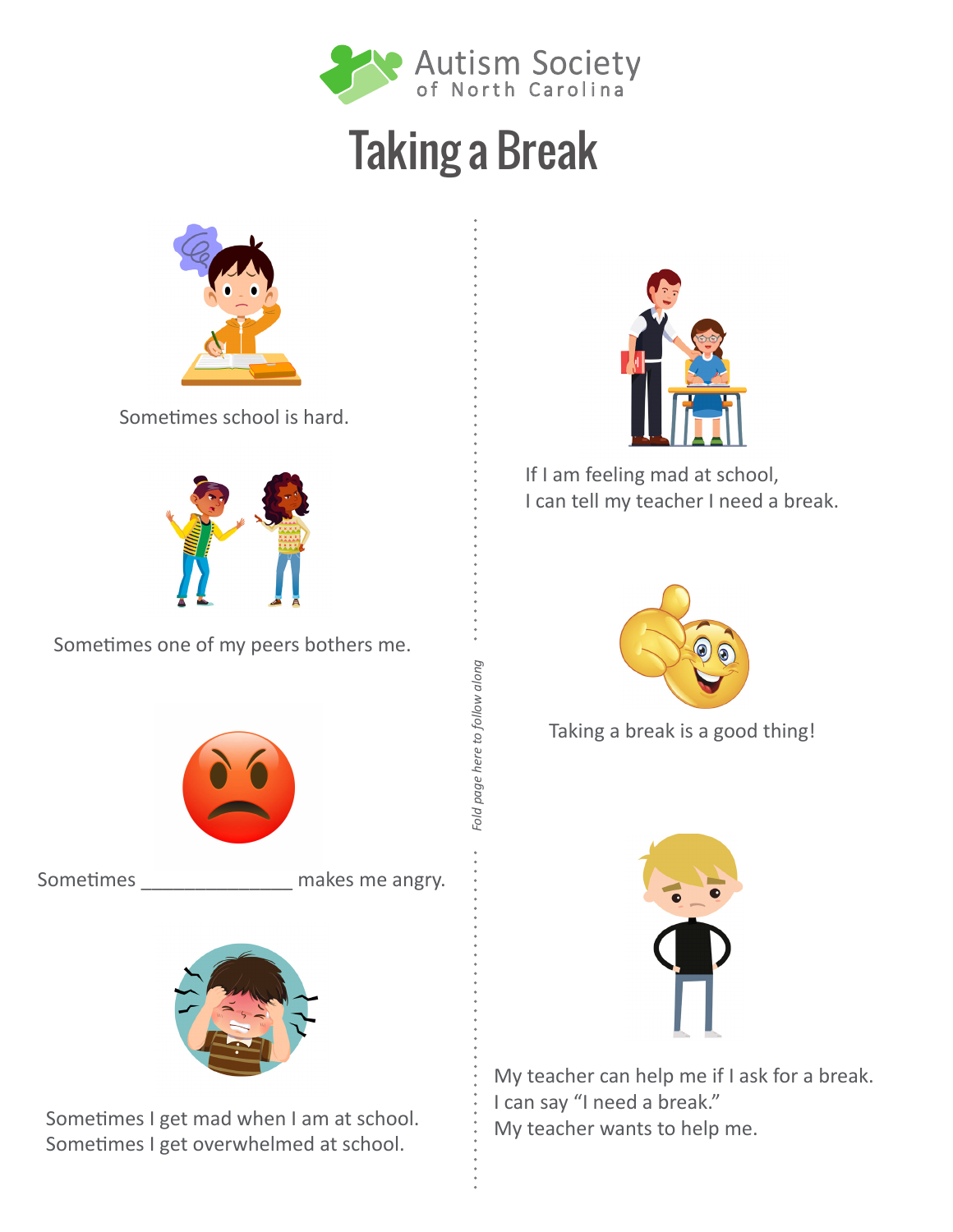

## Taking a Break (Continued)

*Fold page here to follow along*

Fold page here to follow along



My teacher can help me get to a quiet space. Or I can take a break from my work.



I will be happy because it will give me time to chill out.



Maybe I can take a walk or get a drink of water. I can ask for a break instead of \_\_\_\_\_\_\_\_\_\_\_\_\_\_. Everyone takes break!



My teacher will be proud of me if I ask for a break.



I will feel better after taking a break.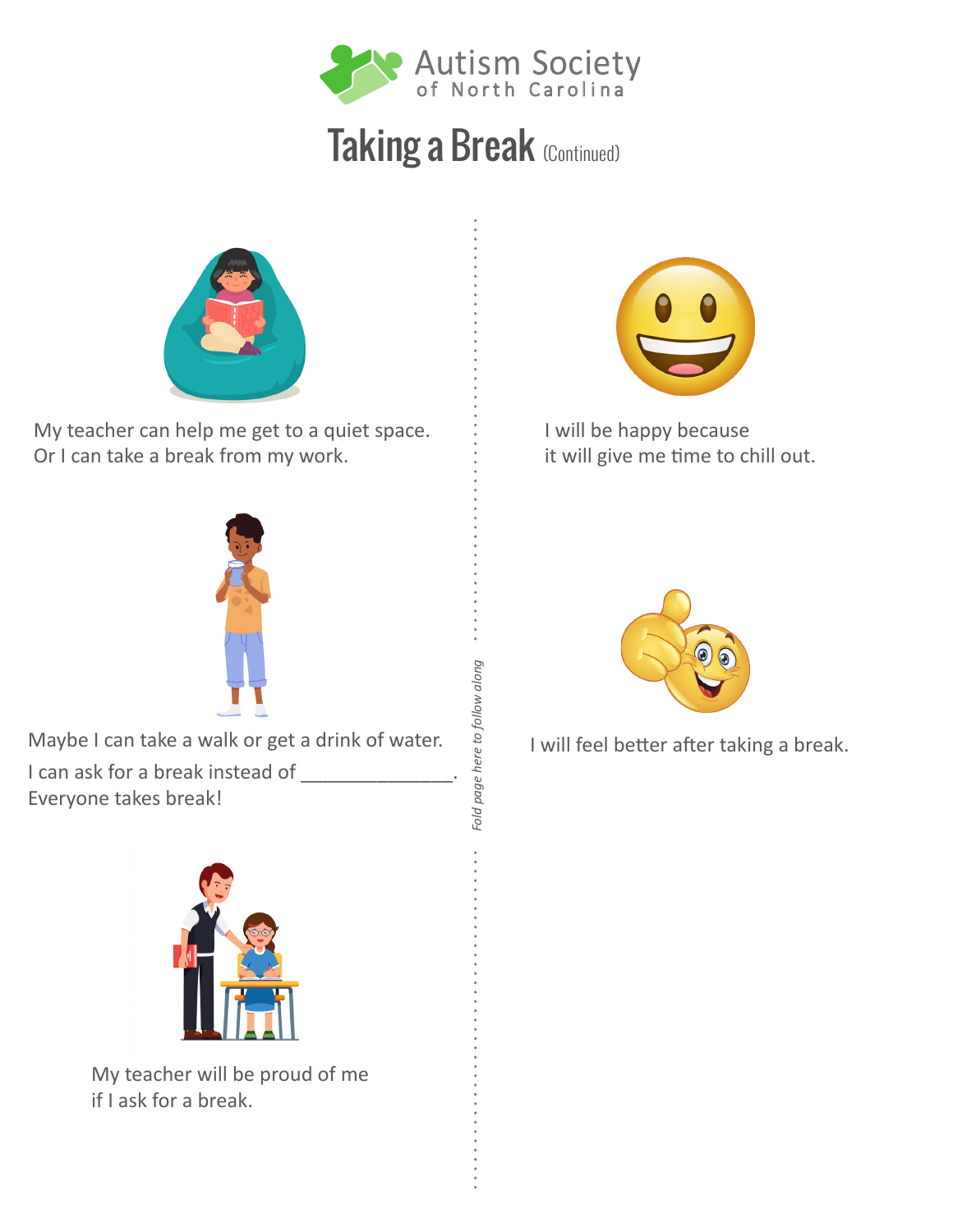

## Taking a Break (using a break card)

*Fold page here to follow along*

Fold page here to follow along



Sometimes school is hard.



Sometimes the kids bother me.



Sometimes \_\_\_\_\_\_\_\_\_\_\_\_\_\_ makes me angry.



Sometimes I get mad. Sometimes I get overwhelmed.



If I am feeling mad at school, I can ask for a break. I have a break card I can give to my teacher.



Taking a break is a good thing!



My teacher can help me if I ask for a break. My teacher wants to help me. I can give my break card to my teacher.